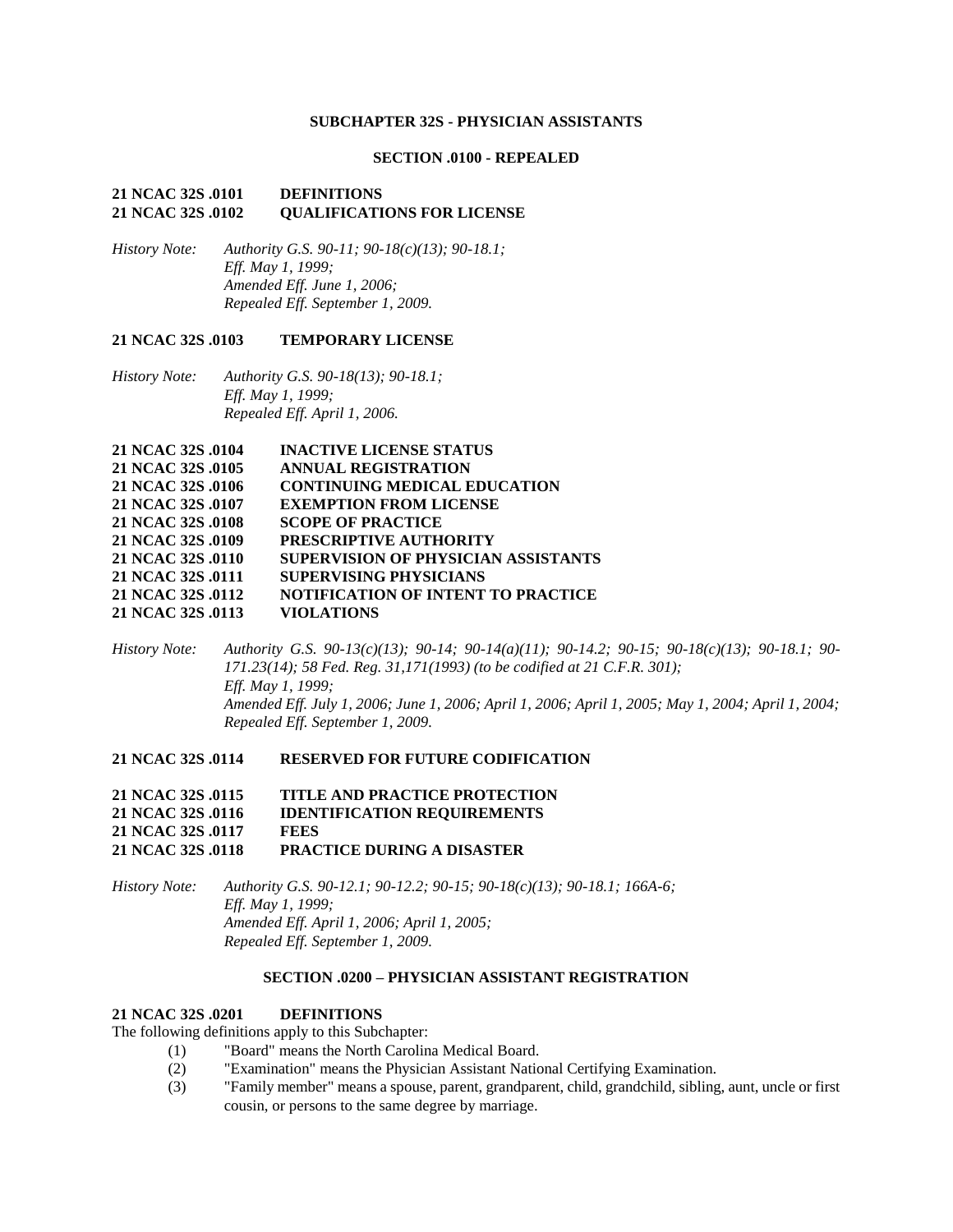- (4) "Physician Assistant" means a person licensed by the Board under the provisions of G.S. 90-9.3.
- (5) "Physician Assistant License" means approval for the physician assistant to perform medical acts, tasks, or functions under North Carolina law.
- (6) "Physician Assistant Educational Program" is the educational program set out in G.S. 90-9.3(a)(1).
- (7) "License Renewal" means paying the annual fee and providing the information requested by the Board as outlined in this Subchapter.
- (8) "Supervise" or "Supervision" means the physician's function of overseeing the medical acts performed by a physician assistant.
- (9) "Supervisory Arrangement" is the written statement that describes the medical acts, tasks, and functions delegated to the physician assistant by the primary supervising physician appropriate to the physician assistant's education, qualification, training, skills, and competence.
- (10) "Supervising Physician" means the licensed physician who shall provide on-going supervision, consultation, and evaluation of the medical acts performed by the physician assistant as defined in the in the Supervisory Arrangement. The physician may serve as a primary supervising physician or as a back-up supervising physician.
	- (a) "Primary Supervising Physician" is the physician who is accountable to the Board for the physician assistant's medical activities and professional conduct at all times, whether the physician personally is providing supervision or the supervision is being provided by a Backup Supervising Physician. The Primary Supervising Physician shall assure the Board that the physician assistant is qualified by education, training, and competence to perform all medical acts required of the physician assistant in the particular field or fields that the physician assistant is expected to perform medical acts. The Primary Supervising Physician shall also be accountable to the Board for his or her physician assistant's compliance with the rules of this Subchapter.
	- (b) "Back-up Supervising Physician" means the physician who is accountable to the Board for supervision of the physician assistant's activities in the absence of the Primary Supervising Physician and while actively supervising the physician assistant.
- (11) "Volunteer practice" means performance of medical acts, tasks, or functions without expectation of any form of payment or compensation.

*History Note: Authority G.S. 90-9.3; 90-18(c)(13); 90-18.1; Eff. September 1, 2009; Amended Eff. May 1, 2015; Pursuant to G.S. 150B-21.3A rule is necessary without substantive public interest Eff. March 1, 2016.*

### **21 NCAC 32S .0202 QUALIFICATIONS AND REQUIREMENTS FOR LICENSE**

(a) Except as otherwise provided in this Subchapter, an individual shall obtain a license from the Board before practicing as a physician assistant. An applicant for a physician assistant license shall:

- (1) submit a completed application, available at www.ncmedboard.org, to the Board;
- (2) meet the requirements set forth in G.S. 90-9.3 and has not committed any of the acts listed in G.S. 90- 14;
- (3) supply a certified copy of the applicant's birth certificate if the applicant was born in the United States or a certified copy of an unexpired U.S. passport. If the applicant does not possess a certified birth certificate or unexpired U.S. passport, the applicant shall provide information about the applicant's immigration and work status that the Board shall use to verify applicant's ability to work lawfully in the United States;
- (4) submit to the Board an education form that the applicant completed a Physician Assistant Educational Program. He or she shall also show proof of achieving a passing score of completion of the Physician Assistant National Certifying Examination;
- (5) pay to the Board a non-refundable fee of two hundred thirty dollars (\$230.00) plus the cost of a criminal background check. There is no fee to apply for a physician assistant limited volunteer license;
- (6) submit National Practitioner Data Bank (NPDB) and Healthcare Integrity and Protection Data Bank (HIPDB) reports. These reports shall be requested by the applicant and submitted to the Board within 60 days of the request;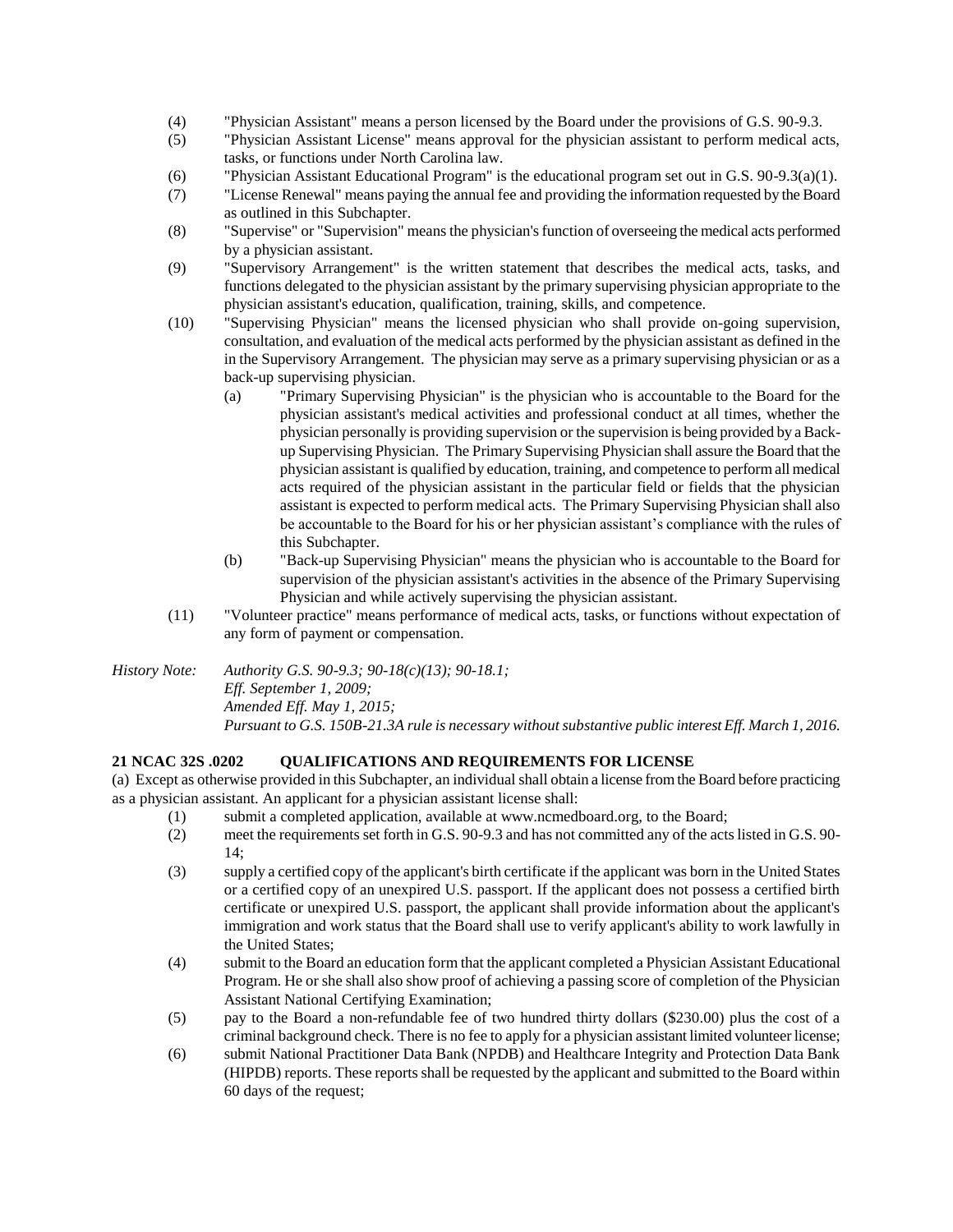- (7) submit a Board Action Data Bank Inquiry report from the Federation of State Medical Boards (FSMB). This report shall be requested by the applicant and submitted to the Board within 60 days of the request;
- (8) submit to the Board, at P. O. Box 20007, Raleigh, NC 27619, two complete original fingerprint record cards, on fingerprint record cards supplied by the Board upon request;
- (9) submit to the Board, at P. O. Box 20007, Raleigh, NC 27619 or license@ncmedboard.org, a signed consent form allowing a search of local, state, and national files to disclose any criminal record;
- (10) disclose whether he or she has ever been suspended from, placed on academic probation, expelled, or required to resign from any school, including a PA educational program;
- (11) attest that he or she has no license, certificate, or registration as a physician assistant currently under discipline, revocation, suspension, probation, or any other action resulting from a health care licensing board;
- (12) certify that he or she is mentally and physically able to practice as a physician assistant;
- (13) provide the Board with two original recommendation forms dated within six months of the application, at P. O. Box 20007, Raleigh, NC 27619, These recommendations shall come from persons under whom the applicant has worked or trained who are familiar with the applicant's academic competence, clinical skills, and character. At least one reference form shall be from a physician and the other reference form must be from a physician assistant peer under whom the applicant has worked or trained. References shall not be from any family member or, in the case of applicants who have not been licensed anywhere, references shall not be from fellow students of the applicant's Physician Assistant Educational Program;
- (14) if two years or more have passed since graduation from a Physician Assistant Educational Program, document that he or she has completed at least 100 hours of continuing medical education (CME) during the preceding two years, at least 50 hours of which must be recognized by the National Commission on Certification of Physician Assistants as Category I CME. An applicant who is currently certified with the NCCPA shall be deemed in compliance with this Subparagraph; and

(b) In the event any of the information required by Paragraph (a) of this Rule indicates a concern about the applicant's qualifications, the applicant shall supply any other information the Board deems necessary to evaluate the applicant's qualifications, including explanation or documentation of the information required in this Rule. In addition, an applicant may be required to appear in person for an interview with the Board, if the Board determines that more information is needed to evaluate the application.

*History Note: Authority G.S. 90-9.3; 90-11; 90-13.2; 90-14(a); 90-18(c)(13); 90-18.1; Eff. September 1, 2009; Amended Eff. January 1, 2016; May 1, 2015; March 1, 2011; Pursuant to G.S. 150B-21.3A rule is necessary without substantive public interest Eff. March 1, 2016; Amended Eff. April 1, 2019.*

### **21 NCAC 32S .0203 MANDATORY NOTIFICATION OF INTENT TO PRACTICE**

(a) Prior to the performance of any medical acts, tasks, or functions under the supervision of a primary supervising physician, a physician assistant shall submit notification of such intent using the Board's Intent to Practice form located on the Board's website. The notification of intent to practice shall include:

- (1) the name, practice addresses, and telephone number of the physician assistant; and
- (2) the name, practice addresses, and telephone number of the primary supervising physician(s).

(b) The physician assistant shall not commence practice until he/she receives acknowledgment from the Board that the Board has received and processed the Intent to Practice Form. By checking the Board's website, the physician assistant can confirm that the primary supervising physician has been added to the physician assistant's personal information page on the Board's website.

(c) The physician assistant shall notify the Board of any changes to the information required in Paragraph (a) of this Rule within 15 days of the occurrence.

*History Note: Authority G.S. 90-9.3; 90-14(a)(11); 90-18(c)(13); 90-18.1; Eff. September 1, 2009; Pursuant to G.S. 150B-21.3A rule is necessary without substantive public interest Eff. March 1, 2016.*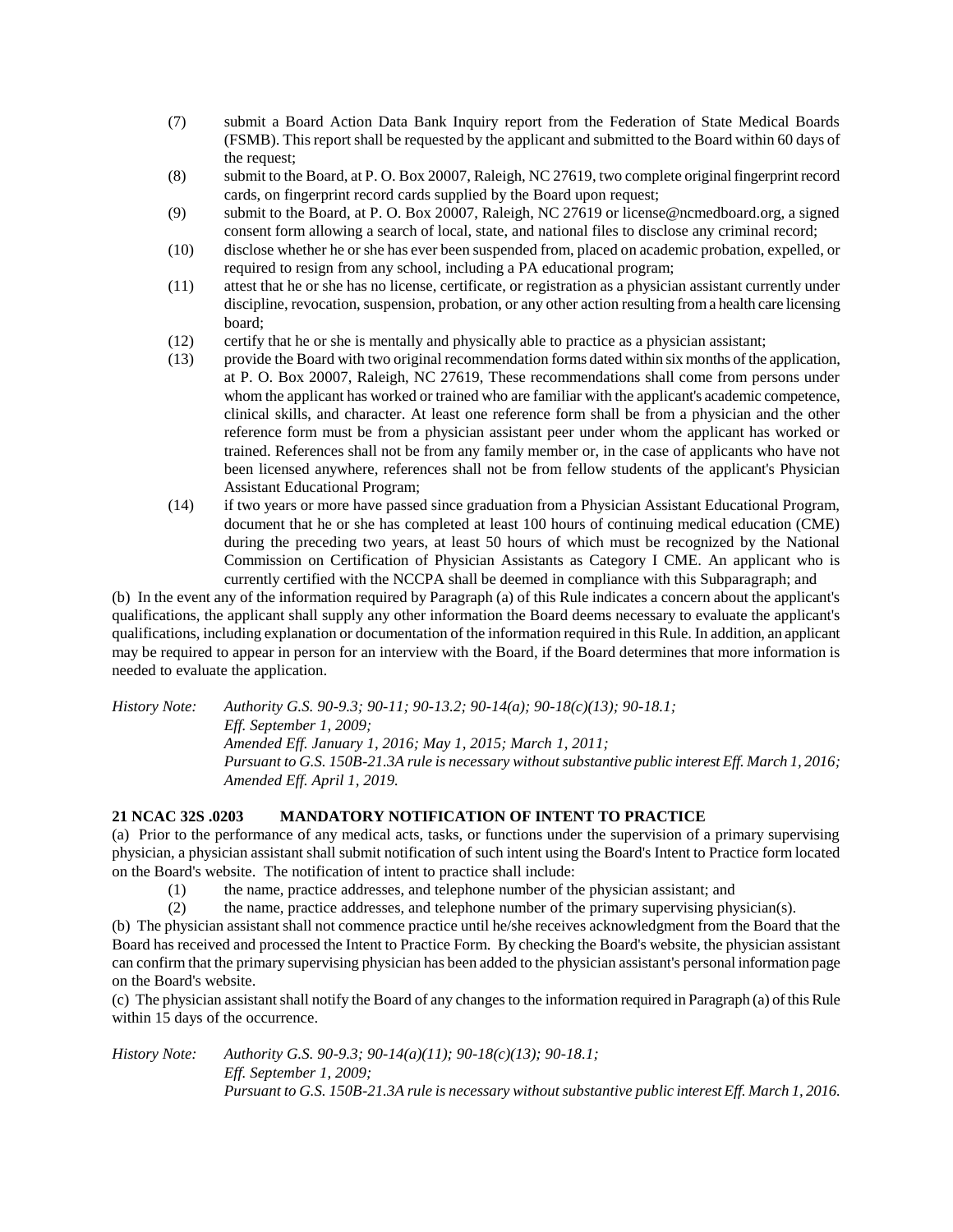### **21 NCAC 32S .0204 ANNUAL RENEWAL**

(a) A physician assistant shall renew his or her license each year no later than 30 days after his or her birthday by:

- (1) completing the Board's renewal form; and
- (2) submitting a nonrefundable fee of one hundred sixty-five dollars (\$165.00), except that a physician assistant who renews not later than 30 days after his or her birthday shall pay an annual renewal fee of one hundred forty dollars (\$140.00);

(b) If a physician assistant fails to renew his or her license, the Board shall send a certified notice, return receipt requested. If the physician assistant does not renew his or her license within 30 days of the date of the mailing of that notice, his or her license shall automatically be inactive.

*History Note: Authority G.S. 90-9.3(c); 90-13.2; Eff. September 1, 2009; Pursuant to G.S. 150B-21.3A rule is necessary without substantive public interest Eff. March 1, 2016; Amended Eff. April 1, 2019.*

### **21 NCAC 32S .0205 INACTIVE LICENSE STATUS**

*History Note: Authority G.S. 90-9.3; 90-18(c)(13); 90-18.1; Eff. September 1, 2009; Expired Eff. April 1, 2016 pursuant to G.S. 150B-21.3A.*

### **21 NCAC 32S .0206 LICENSE REACTIVATION**

(a) A physician assistant may apply to reactivate his/her license if:

- (1) he/she had a license in North Carolina;
- (2) the license was placed on inactive status within the past calendar year; and
- (3) the licensee did not become inactive as a result of disciplinary action or to avoid disciplinary action.
- (b) A physician assistant requesting reactivation shall:
	- (1) complete the board's reactivation application;
	- (2) pay to the board a nonrefundable fee of one hundred twenty dollars (\$120), plus the cost of a criminal background check;
	- (3) submit to the board two completed original fingerprint record cards, on fingerprint record cards provided by the Board;
	- (4) submit to the board a completed signed and dated original Authority for Release of Information Form allowing a search of local, state, and national files to disclose any criminal record;
	- (5) submit National Practitioner Data Bank (NPDB) and Healthcare Integrity and Protection Data Bank (HIPDB) reports, dated within 60 days of their submission to the board;
	- (6) submit a board action data bank inquiry from the Federation of State Medical Boards (FSMB), dated within 60 days of its submission to the board;
	- (7) provide documentation to the board verifying completion of 100 hours of continuing medical education during the preceding two years; and
	- (8) supply any other information the board deems necessary to evaluate the applicant's qualifications.

(c) An applicant may be required to appear in person for an interview.

*History Note: Authority G.S. 90-9.3; 90-18(c)(13); 90-18.1; Eff. September 1, 2009; Pursuant to G.S. 150B-21.3A rule is necessary without substantive public interest Eff. March 1, 2016.*

### **21 NCAC 32S .0207 LICENSE REINSTATEMENT**

(a) A physician assistant may apply to reinstate his/her license if the license has been inactive for more than one calendar year, or if the inactive status resulted from disciplinary action or was taken to avoid disciplinary action.

(b) A physician assistant requesting reinstatement shall satisfy all the requirements set forth in 21 NCAC 32S .0202.

(c) An applicant may be required to appear in person for an interview with the Board.

*History Note: Authority G.S. 90-9.3; 90-13(c)(13); 90-18.8; Eff. September 1, 2009;*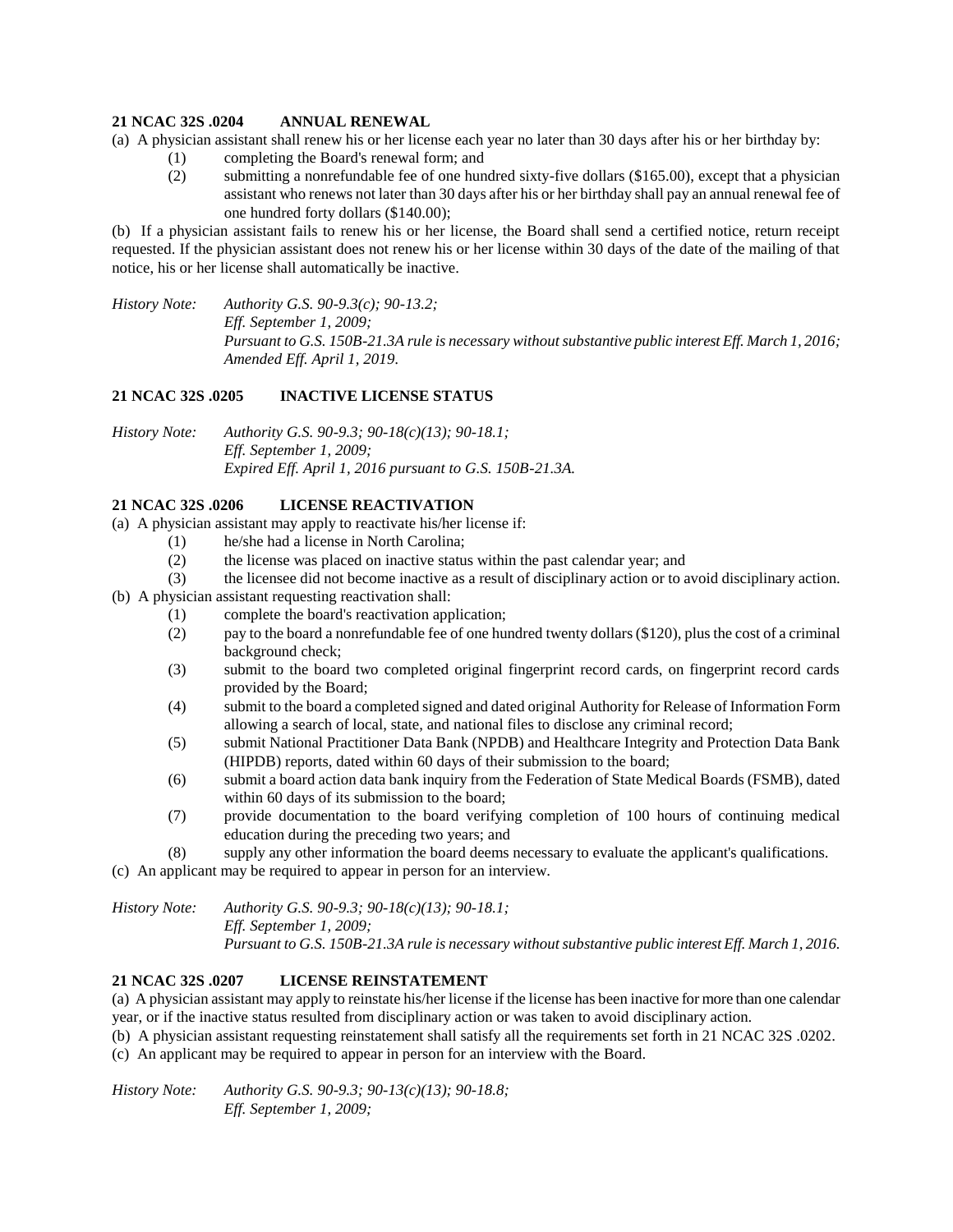*Pursuant to G.S. 150B-21.3A rule is necessary without substantive public interest Eff. March 1, 2016.*

### **21 NCAC 32S .0208 LIMITED VOLUNTEER LICENSE**

*History Note: Authority G.S. 90-9.3; 90-18(c)(13); 90-18.1; Eff. September 1, 2009; Repealed Eff. December 1, 2012.*

### **21 NCAC 32S .0209 EXEMPTION FROM LICENSE**

Nothing in this Subchapter shall be construed to require licensure for:

- (1) a student enrolled in a Physician Assistant Educational Program accredited by the Commission on Accreditation of Allied Health Education Programs or its successor organizations;
- (2) a physician assistant employed by the federal government while performing duties incident to that employment; or
- (3) an agent or employee of a physician who performs delegated tasks in the office of a physician but who is not rendering services as a physician assistant and identifying him/herself as a physician assistant.

*History Note: Authority G.S. 90-9.3; 90-18(c)(13); 90-18.1; Eff. September 1, 2009; Amended Eff. November 1, 2013; Pursuant to G.S. 150B-21.3A rule is necessary without substantive public interest Eff. March 1, 2016.*

# **21 NCAC 32S .0210 IDENTIFICATION REQUIREMENTS**

A physician assistant shall keep proof of current licensure and renewal available for inspection at the primary place of practice and shall, when engaged in professional activities, wear a name tag consistent with G.S. 90-640.

*History Note: Authority G.S.90-9.3; 90-18(c)(13); 90-640; Eff. September 1, 2009; Pursuant to G.S. 150B-21.3A rule is necessary without substantive public interest Eff. March 1, 2016.*

### **21 NCAC 32S .0211 AGENCY**

*History Note: Authority G.S. 90-9.3; 90-18(c)(13); 90-18.1; Eff. September 1, 2009; Repealed Eff. May 1, 2015.*

#### **21 NCAC 32S .0212 PRESCRIPTIVE AUTHORITY**

A physician assistant may prescribe, order, procure, dispense, and administer drugs and medical devices subject to the following conditions:

- (1) The physician assistant complies with all State and federal laws regarding prescribing, including G.S. 90-18.1(b);
- (2) Each supervising physician and physician assistant incorporates within his or her written supervisory arrangements, as defined in Rule .0201(9) of this Section, instructions for prescribing, ordering, and administering drugs and medical devices and a policy for periodic review by the physician of these instructions and policy;
- (3) In order to compound and dispense drugs, the physician assistant complies with G.S. 90-18.1(c);
- (4) In order to prescribe controlled substances:
	- (a) the physician assistant must have a valid Drug Enforcement Administration (DEA) registration and prescribe in accordance with DEA rules;
	- (b) refills shall be issued consistent with Controlled Substance Law and regulations; and
	- (c) the supervising physician shall possess at least the same schedule(s) of controlled substances as the physician assistant's DEA registration;
- (5) Each prescription issued by the physician assistant contains, in addition to other information required by law, the following:
	- (a) the physician assistant's name, practice address, and telephone number; and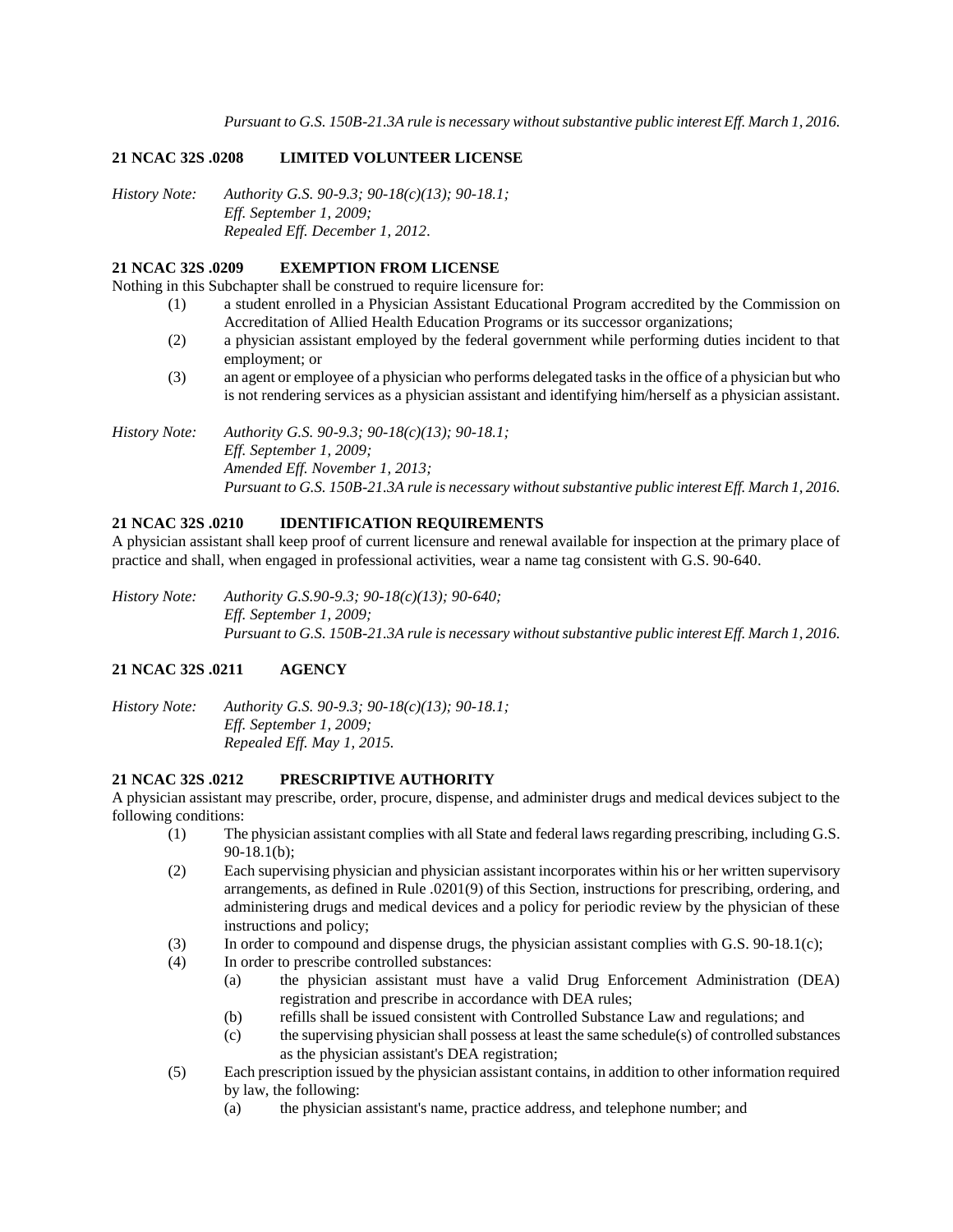- (b) if applicable, the physician assistant's DEA number for controlled substances prescriptions;
- (6) The physician assistant documents prescriptions in writing on the patient's record, including the medication name and dosage, amount prescribed, directions for use, and number of refills;
- (7) A physician assistant who requests, receives, and dispenses medication samples to patients complies with all applicable State and federal regulations; and
- (8) A physician assistant shall not prescribe controlled substances, as defined by the State and federal controlled substances acts, for:
	- (a) the physician assistant's own use;
	- (b) the use of the physician assistant's supervising physician;
	- (c) the use of the physician assistant's immediate family;
	- (d) the use of any person living in the same residence as the physician assistant; or
	- (e) the use of any anyone with whom the physician assistant is having a sexual relationship.

As used in this Item, "immediate family" means a spouse, parent, child, sibling, parent-in-law, son-in-law or daughter-inlaw, brother-in-law or sister-in-law, step-parent, step-child, or step-sibling.

*History Note: Authority G.S. 90-5.1(a)(3); 90-18.1; Eff. September 1, 2009; Amended Eff. May 1, 2015; August 1, 2012; Pursuant to G.S. 150B-21.3A rule is necessary without substantive public interest Eff. March 1, 2016; Amended Eff. February 1, 2021; Amended Eff. May 1, 2018.*

### **21 NCAC 32S .0213 PHYSICIAN SUPERVISION OF PHYSICIAN ASSISTANTS**

(a) A physician wishing to serve as a primary supervising physician shall exercise supervision of the physician assistant in accordance with rules adopted by the Board.

(b) A physician assistant may perform medical acts, tasks, or functions only under the supervision of a physician. Supervision shall be continuous but, except as otherwise provided in the rules of this Subchapter, shall not be construed as requiring the physical presence of the supervising physician at the time and place that the services are rendered. (c) Each team of physician(s) and physician assistant(s) shall ensure:

- (1) the physician assistant's scope of practice is identified;
	- (2) delegation of medical tasks is appropriate to the skills of the supervising physician(s) as well as the physician assistant's level of competence;
	- (3) the relationship of, and access to, each supervising physician is defined; and
	- (4) a process for evaluation of the physician assistant's performance is established.

(d) Each supervising physician and physician assistant shall sign a statement, as defined in Rule .0201(9) of this Subchapter, that describes the supervisory arrangements in all settings. The physician assistant shall maintain written prescribing instructions at each site. This statement shall be kept on file at all practice sites, and shall be available upon request by the Board.

(e) A primary supervising physician and a physician assistant in a new practice arrangement shall meet monthly for the first six months to discuss practice relevant clinical issues and quality improvement measures. Thereafter, the primary supervising physician and the physician assistant shall meet at least once every six months. A written record of these meetings shall be signed and dated by both the supervising physician and the physician assistant, and shall be available upon request by the Board. The written record shall include a description of the relevant clinical issues discussed and the quality improvement measures taken.

(f) Physician assistants enrolled and participating in a postgraduate training program shall designate on their intent to practice form as required by Rule .0203 of this Subchapter a single physician as their primary supervising physician as determined by the postgraduate training program. For purposes of this Rule, a postgraduate training program shall mean a professional development program of at least 12 months sponsored or co-sponsored by a licensed hospital and healthcare system in which the participants rotate through at least three or more distinct medical specialties. As the participants rotate through the program's various specialties, all other supervising physicians shall be designated as Back-Up Supervising Physicians.

*History Note: Authority G.S. 90-9.3; 90-18(c)(13); 90-18.1; Eff. September 1, 2009; Amended Eff. May 1, 2015; Pursuant to G.S. 150B-21.3A rule is necessary without substantive public interest Eff. March 1, 2016;*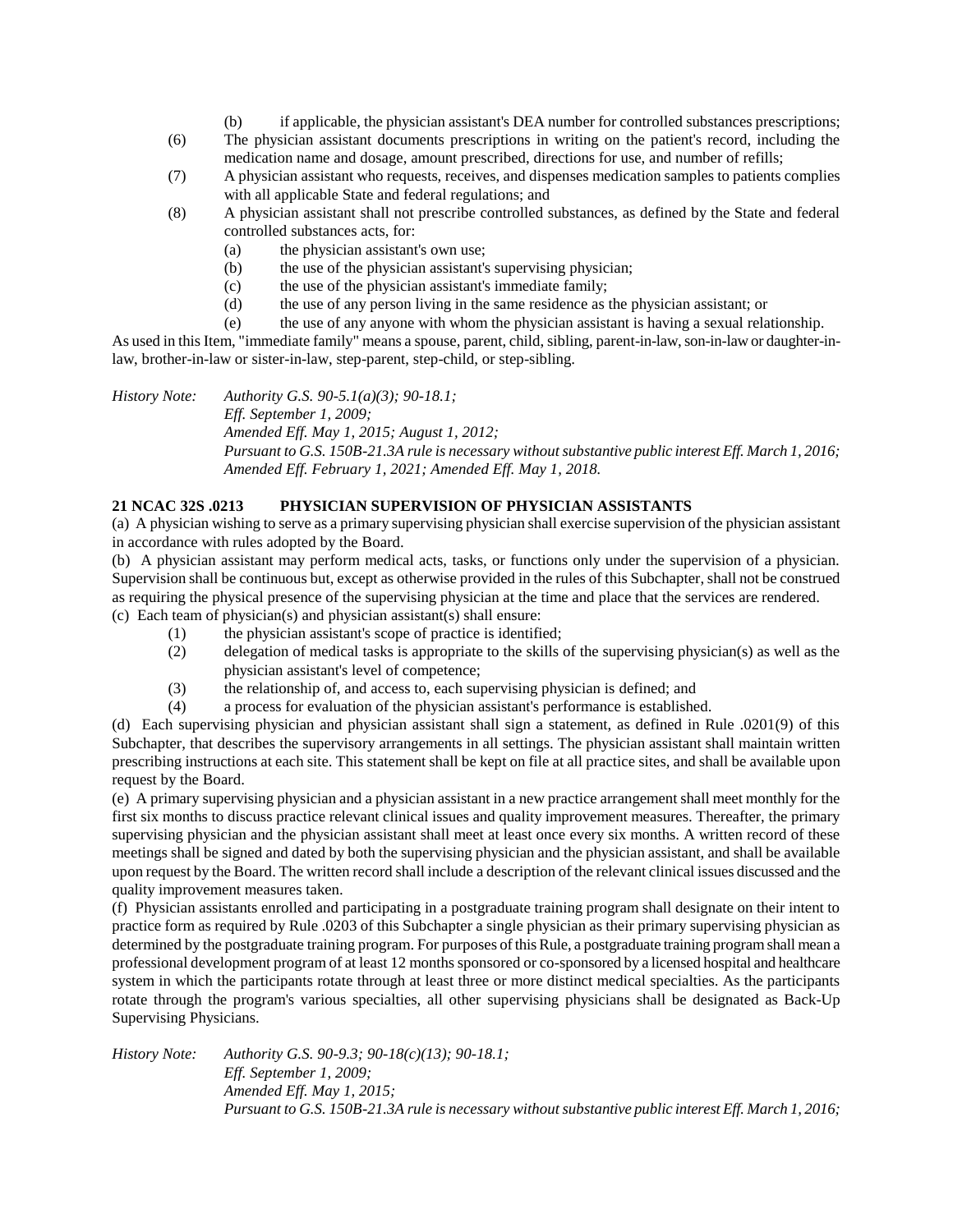*Amended Eff. May 1, 2022.*

### **21 NCAC 32S .0214 SUPERVISING PHYSICIAN**

*History note: Authority G.S. 90-9.3; 90-18(c)(13); 90-18.1; Eff. September 1, 2009; Repealed Eff. May 1, 2015.*

### **21 NCAC 32S .0215 RESPONSIBILITIES OF PRIMARY SUPERVISING PHYSICIANS IN REGARD TO BACK-UP SUPERVISING PHYSICIANS**

(a) The primary supervising physician shall ensure that a supervising physician, either primary or back-up, is accessible for the physician assistant to consult whenever the physician assistant is performing medical acts, tasks, or functions. (b) A back-up supervising physician shall be licensed to practice medicine by the Board, not prohibited by the Board from supervising a physician assistant, and approved by the primary supervising physician as a person willing and qualified to oversee the medical acts performed by the physician assistant in the absence of the primary supervising physician. A current list of all approved back-up supervising physicians, signed and dated by each back-up supervising physician, the primary supervising physician, and the physician assistant, shall be retained as part of the Supervisory Arrangement.

*History Note: Authority G.S. 90-18(c)(13); 90-18.1; Eff. September 1, 2009; Amended Eff. May 1, 2015; Pursuant to G.S. 150B-21.3A rule is necessary without substantive public interest Eff. March 1, 2016.*

### **21 NCAC 32S .0216 CONTINUING MEDICAL EDUCATION**

(a) A physician assistant shall complete at least 50 hours of Continuing Medical Education (CME) every two years. The CME shall be recognized by the National Commission on Certification of Physician Assistants (NCCPA) as Category I CME. The physician assistant shall provide CME documentation for inspection by the Board or its agent upon request. The two-year period shall begin on the physician assistant's birthday following the issuance of his or her license.

(b) A physician assistant who prescribes controlled substances shall complete at least two hours of CME, from the required 50 hours, designed specifically to address controlled substance prescribing practices. The controlled substance prescribing CME shall include instruction on controlled substance prescribing practices and controlled substance prescribing for chronic pain management. CME that includes recognizing signs of the abuse or misuse of controlled substances, or non-opioid treatment options shall qualify for purposes of this Rule.

(c) A physician assistant who possesses a current certification with the NCCPA shall be deemed in compliance with the requirement of Paragraph (a) of this Rule. The physician assistant shall attest on his or her annual renewal he or she is currently certified by the NCCPA. Physician assistants who attest he or she possesses a current certificate with the NCCPA shall not be exempt from the controlled substance prescribing CME requirement of Paragraph (b) of this Rule. A physician assistant shall complete the required two hours of controlled substance CME unless the CME is a component part of their certification activity.

(d) Courses pertaining to interprofessional continuing education and courses pertaining to cultural competency or implicit bias training shall qualify for any CME hours required under this Rule so long as such courses are approved by the NCCPA.

*History Note: Authority G.S. 90-5.1(a)(3); 90-5.1(a)(10); 90-18.1; S.L. 2015-241, 12F.16(b) and 12F.16(c); Eff. September 1, 2009; Amended Eff. May 1, 2015; November 1, 2010; Pursuant to G.S. 150B-21.3A rule is necessary without substantive public interest Eff. March 1, 2016; Amended Eff. January 1, 2022; April 1, 2020; September 1, 2016.*

### **21 NCAC 32S .0217 VIOLATIONS**

It is unprofessional conduct for a physician assistant to violate the rules of this Subchapter, or to represent himself or herself as a physician. The Board may take disciplinary action against a supervising physician or a physician assistant pursuant to G.S. 90-14(a)(6) and (7) for violations of the rules of this Subchapter.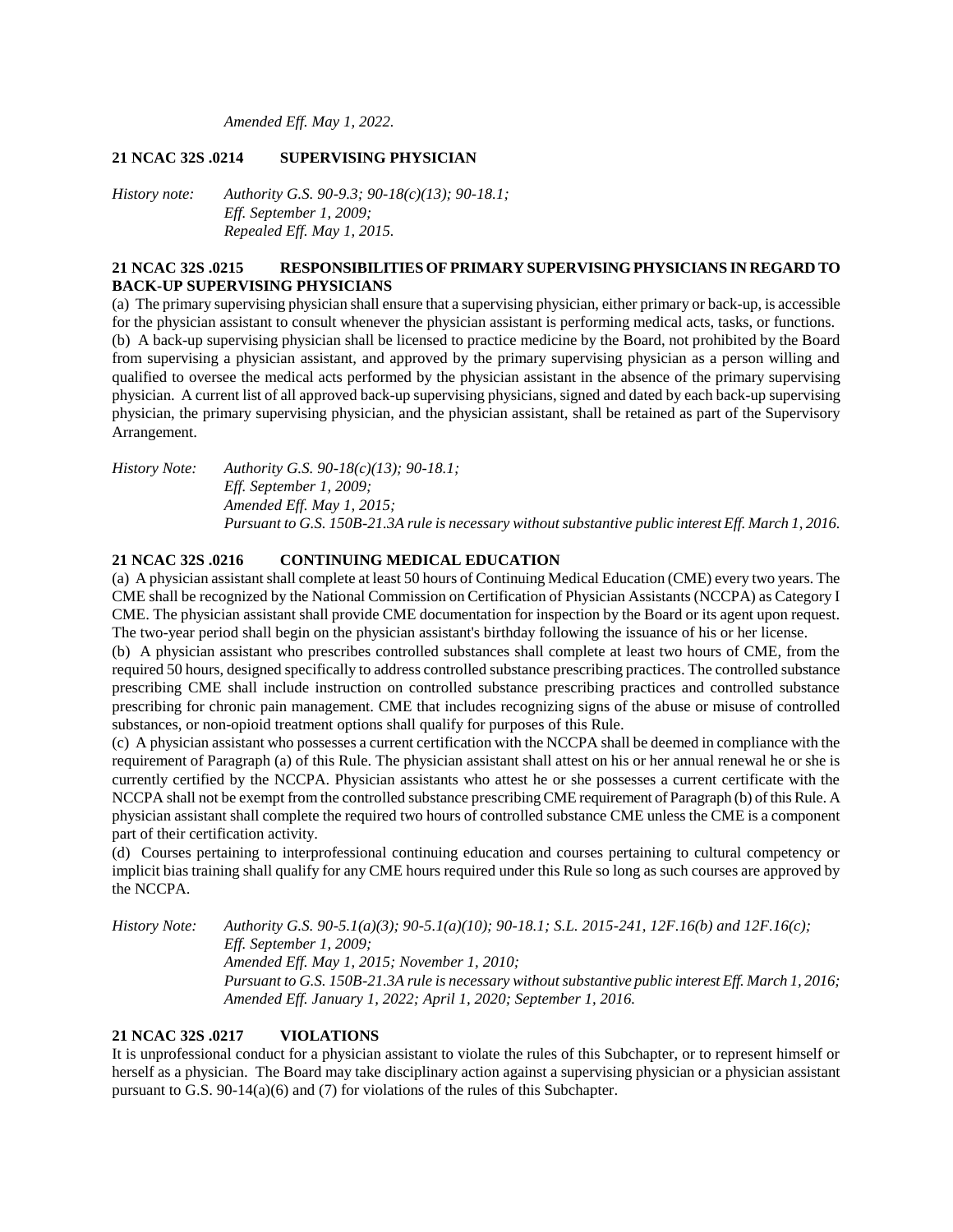*History Note: Authority G.S. 90-9.3; 90-14; 90-14.2; Eff. September 1, 2009; Amended Eff. May 1, 2015; Pursuant to G.S. 150B-21.3A rule is necessary without substantive public interest Eff. March 1, 2016.*

# **21 NCAC 32S .0218 TITLE AND PRACTICE PROTECTION**

(a) Any person not licensed by the Board violates G.S. 90-18.1 if he or she:

- (1) falsely identifies him/herself as a physician assistant;
- (2) uses any combination or abbreviation of the term "physician assistant" to indicate or imply that he or she is a physician assistant; or
- (3) acts as a physician assistant without being licensed by the Board.

(b) An unlicensed physician may not use the title of "physician assistant" or practice as a physician assistant unless he/she fulfills the requirements of this Subchapter.

*History Note: Authority G.S. 90-9.3; 90-18(c)(13); 90-18.1; Eff. September 1, 2009; Pursuant to G.S. 150B-21.3A rule is necessary without substantive public interest Eff. March 1, 2016.*

# **21 NCAC 32S .0219 PHYSICIAN ASSISTANT PRACTICE AND LIMITED LICENSE FOR DISASTERS AND EMERGENCIES**

- (a) The Board shall waive requirements for licensure in the circumstances set forth in G.S. 90-12.5.
- (b) There are two ways for physician assistants to practice under this Rule:
	- (1) Hospital to Hospital Credentialing: A physician assistant who holds a full, unlimited, and unrestricted license to practice medicine in another U.S. state, territory, or district and has unrestricted hospital credentials and privileges in any U.S. state, territory, or district may come to North Carolina and practice medicine at a North Carolina hospital that is licensed by the North Carolina Department of Health and Human Services upon the following terms and conditions:
		- (A) the licensed North Carolina hospital shall verify all physician assistant credentials and privileges;
		- (B) the licensed North Carolina hospital shall keep a list of all physician assistants coming to practice and their respective supervising physicians and shall provide this list to the Board within 10 days of each physician assistant practicing at the licensed North Carolina hospital. The licensed North Carolina hospital shall also provide the Board a list of when each physician assistant has stopped practicing medicine in North Carolina under this Rule within 10 days after each physician assistant has stopped practicing medicine under this Rule;
		- (C) all physician assistants practicing under this Rule shall be authorized to practice medicine in North Carolina and deemed to be licensed to practice medicine in the State and the Board shall have jurisdiction over all physician assistants practicing under this Rule for all purposes set forth in or related to Article 1 of Chapter 90 of the North Carolina General Statutes, and such jurisdiction shall continue in effect even after any and all physician assistants have stopped practicing medicine under this Rule;
		- (D) the physician assistant must practice under the direct supervision of an on-site physician and the supervising physician must be licensed in this State or approved to practice in this State during a disaster or state of emergency pursuant to G.S. 90-12.5;
		- (E) a physician assistant may practice under this Rule for the shorter of:
			- (i) 30 days from the date the physician assistant has started practicing under this Rule; or
			- (ii) a statement by an appropriate authority is made that the emergency or disaster declaration has been withdrawn or ended and, at such time, the license deemed to be issued shall become inactive; and
		- (F) physician assistants practicing under this Rule shall not receive any compensation outside of their customary compensation for the provision of medical services during a disaster or emergency.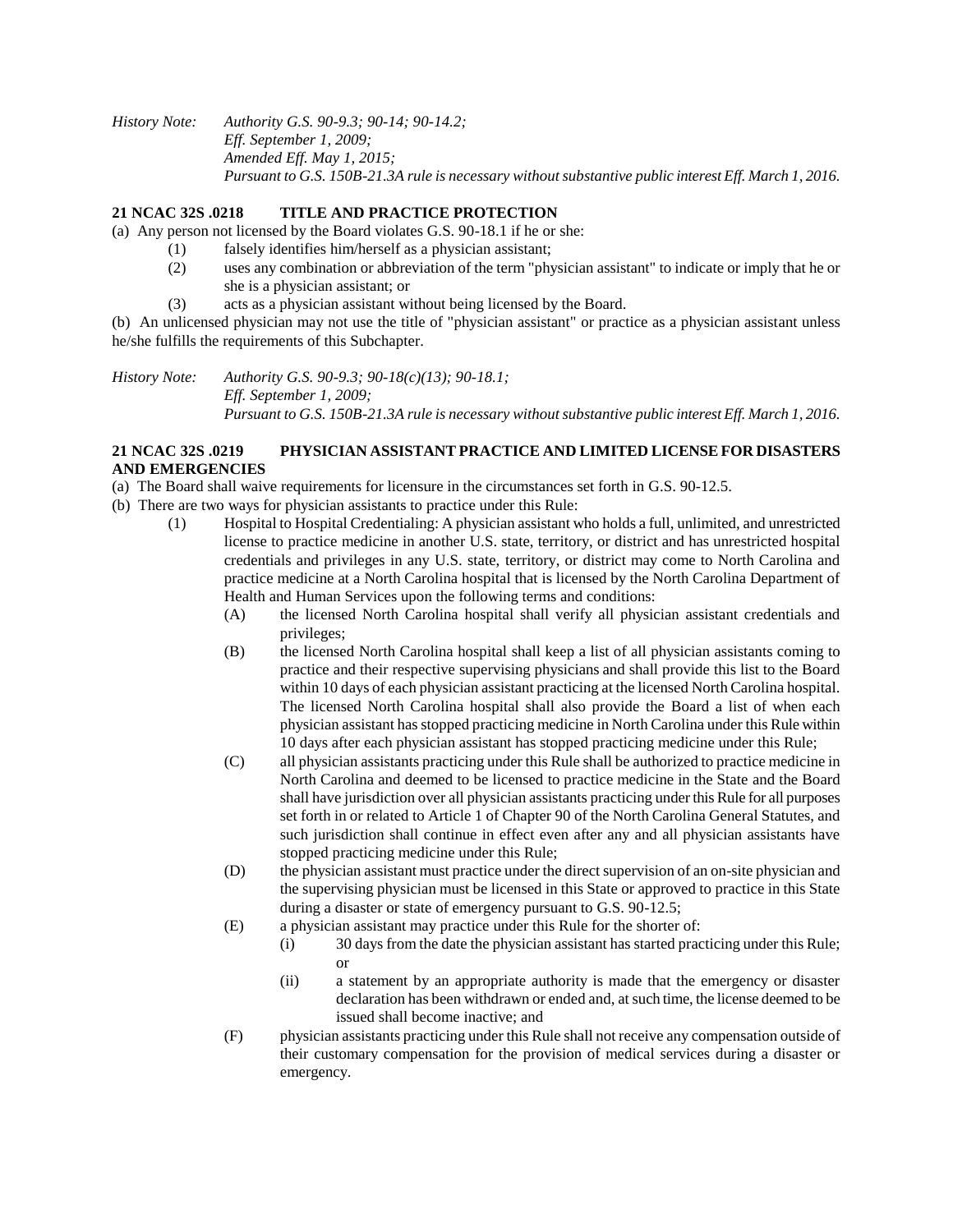- (2) Limited Emergency License: A physician assistant who holds a full, unlimited, and unrestricted license to practice medicine in another U.S. state, territory, or district may apply for a limited emergency license on the following conditions:
	- (A) the applicant must complete a limited emergency license application;
	- (B) the Board shall verify that the physician assistant holds a full, unlimited, and unrestricted license to practice medicine in another U.S. state, territory, or district;
	- (C) in response to a declared disaster or state of emergency and in order to best serve the public interest, the Board may limit the physician assistant's scope of practice;
	- (D) the physician assistant must practice under the direct supervision of an on-site physician and the supervising physician must be licensed in this State or approved to practice in this State during a disaster or state of emergency pursuant to G.S. 90-12.5;
	- (E) the Board shall have jurisdiction under G.S. 90-14(a) over all physician assistants practicing under this Rule for all purposes set forth in or related to G.S. 90, Article 1, and such jurisdiction shall continue in effect even after such physician assistant has stopped practicing medicine under this Rule or the Limited Emergency License has expired;
	- (F) this license shall be in effect for the shorter of:
		- (i) 30 days from the date it is issued; or
		- (ii) a statement by an appropriate authority is made that the emergency or disaster declaration has been withdrawn or ended and, at such time, the license issued shall become inactive; and
	- (G) physician assistants holding limited emergency licenses shall not receive any compensation outside of their customary compensation for the provision of medical services during a disaster or emergency.
- (3) physician assistants and physicians practicing pursuant to this Rule are not required to maintain onsite documentation describing supervisory arrangements and instructions for prescriptive authority as otherwise required by 21 NCAC 32S .0213.
- (4) National Guard supervision waiver. The rules of this Subchapter are waived during a declared state of emergency by the Governor of the State of North Carolina or by a resolution of the North Carolina General Assembly for members of the North Carolina National Guard who are actively licensed as physician assistants in the State of North Carolina and are serving in a State Active Duty status.
- *History Note: Authority G.S. 90-5.1(a)(3); 90-12.5; 90-13.2(e); 90-14(a); Eff. September 1, 2009; Amended Eff. November 1, 2010; Pursuant to G.S. 150B-21.3A rule is necessary without substantive public interest Eff. March 1, 2016; Emergency Amendment Eff. October 2, 2018; Emergency Amendment Expired Eff. December 14, 2018; Amended Eff. July 1, 2019.*

### **21 NCAC 32S .0220 EXPEDITED APPLICATION FOR PHYSICIAN ASSISTANT LICENSURE**

(a) A physician assistant who has been licensed, certified, or authorized to practice in at least one other state, the District of Columbia, U.S. Territory or Canadian province for at least five years, has been in active clinical practice during the past two years and who has a clean license application, as defined in Paragraph (c) of this Rule, may apply for a license on an expedited basis.

(b) In order to apply for an expedited Physician Assistant License, an applicant shall:

- (1) submit a completed application, using the Board's form, attesting under oath that the information on the application is true and complete, and authorizing the release to the Board of all information pertaining to the application;
- (2) submit documentation of a legal name change, if applicable;
- (3) on the Board's form, submit a photograph, at least two inches by two inches, certified as a true likeness of the applicant by a notary public;
- (4) supply a certified copy of applicant's birth certificate if applicant was born in the United States or a certified copy of a valid and unexpired US passport. If the applicant does not possess a certified birth certificate or an unexpired U.S. passport, the applicant must provide information about applicant's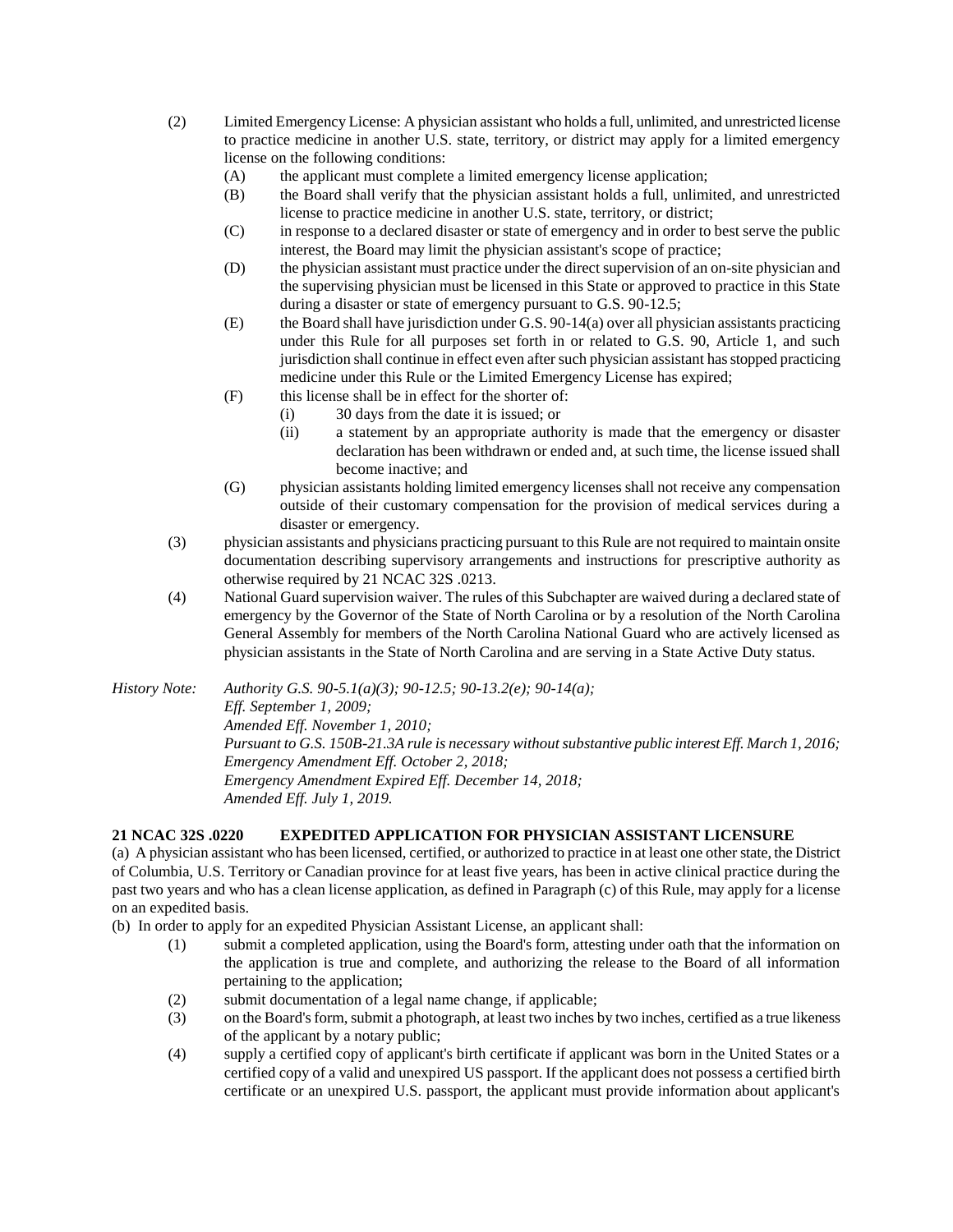immigration and work status, which the Board will use to verify applicant's ability to work lawfully in the United States;

- (5) provide a certified copy of any license, certification or authorization as a physician assistant the applicant has acquired in at least one other state or jurisdiction for the last five years immediately preceding this application;
- (6) submit proof of achieving a passing score of completion of the Physician Assistant National Certifying Examination;
- (7) submit proof of unexpired certification by the National Commission on Certification of Physician Assistants;
- (8) provide proof of clinical practice, providing patient care for an average of 20 hours or more per week, for at least the last two years;
- (9) submit National Practitioner Data Bank (NPDB) and Healthcare Integrity and Protection Data Bank (HIPDB) reports. These reports shall be requested by the applicant and submitted to the Board within 60 days of the request;
- (10) submit a Board Action Data Bank Inquiry report from the Federation of State Medical Boards (FSMB). This report shall be requested by the applicant and submitted to the Board within 60 days of the request;
- (11) submit to the Board, at P. O. Box 20007, Raleigh, NC 27619, two complete original fingerprint record cards, on fingerprint record cards supplied by the Board upon request;
- (12) submit to the Board, at P. O. Box 20007, Raleigh, NC 27619 or license@ncmedboard.org, a signed consent form allowing a search of local, state, and national files to disclose any criminal record;
- (13) pay to the Board a non-refundable fee of two hundred thirty dollars (\$230.00), as required by 21 NCAC 32S .0202, plus the cost of a criminal background check;
- (14) upon request, supply any additional information the Board deems necessary to evaluate the applicant's qualifications.
- (c) A clean license application means that the physician assistant has none of the following:
	- (1) professional liability insurance claims or payments;
	- (2) misdemeanor or felony conviction;
	- (3) medical conditions which could affect the physician assistant's ability to practice safely;
	- (4) regulatory board complaints, investigations, or actions (including applicant's withdrawal of a license application);
	- (5) action taken by a health care institution;
	- (6) investigations or actions taken by a federal agency, the US military, medical societies or associations; or
	- (7) suspension or expulsion from any school, including an educational program for physician assistants.
- (d) When possible, all reports must be submitted to the Board from the entity that created the report.
- (e) All information required by this Rule shall be provided within one year of submitting the application.

*History Note: Authority G.S. 90-9.3; 90-13.1; Eff. November 1, 2010; Pursuant to G.S. 150B-21.3A rule is necessary without substantive public interest Eff. March 1, 2016; Amended Eff. April 1, 2019.*

# **21 NCAC 32S .0221 LIMITED VOLUNTEER LICENSE**

(a) A physician assistant who holds a regular license in North Carolina may convert that license to a Limited Volunteer License by notifying the Board in writing.

(b) The Board may issue a Limited Volunteer License to a physician assistant who holds an active license or registration in another state. In order to obtain a Limited Volunteer License, an applicant shall;

- (1) submit a completed application, attesting under oath that the information on the application is true and complete, and authorizing the release to the Board of all information pertaining to the application;
- (2) submit a recent photograph, at least two inches by two inches, affixed to the oath, and attested by a notary public;
- (3) submit documentation of a legal name change, if applicable;
- (4) supply a certified copy of applicant's birth certificate if the applicant was born in the United States or a certified copy of a valid and unexpired U.S. passport. If the applicant does not possess proof of U.S.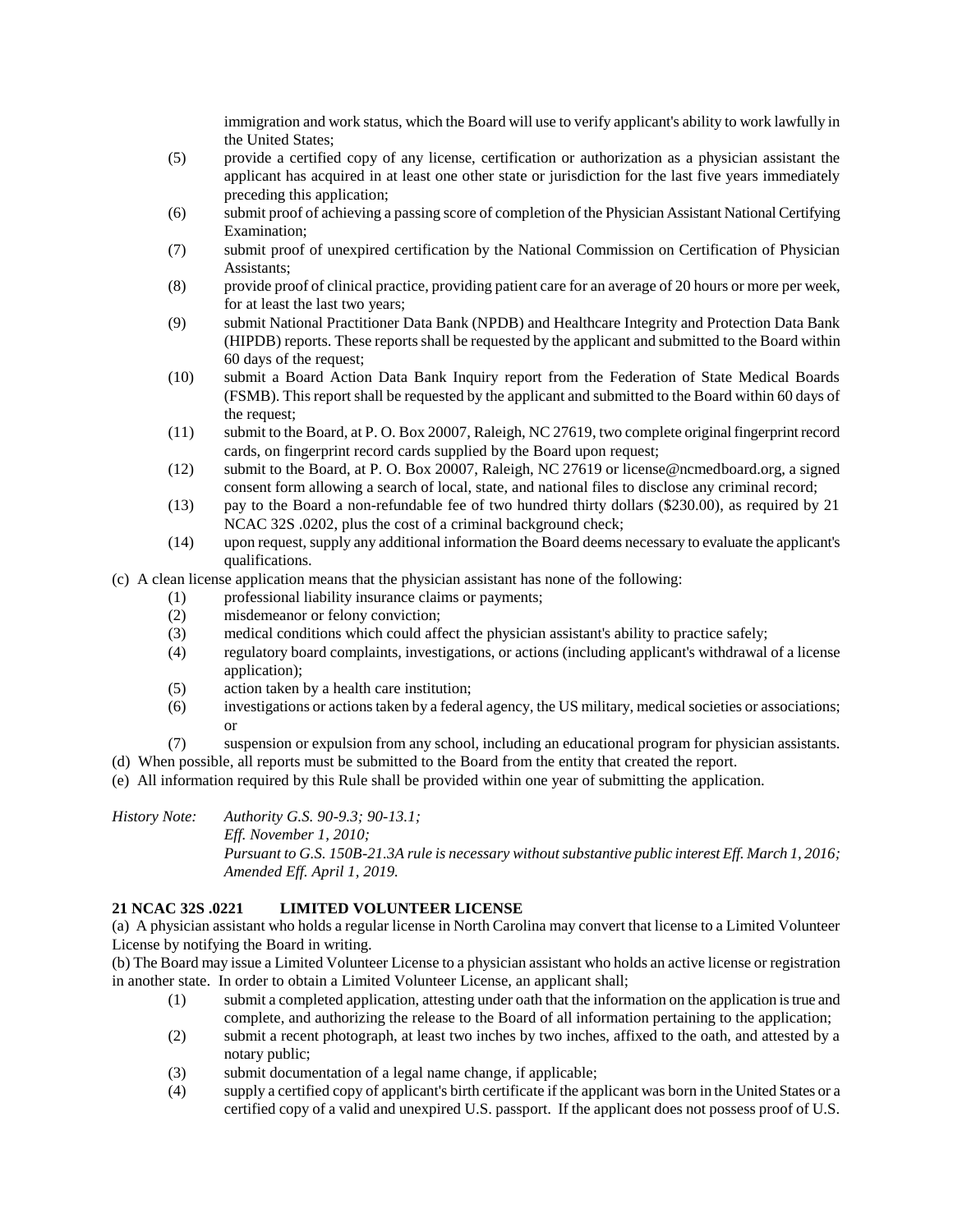citizenship, the applicant must provide information about applicant's immigration and work status which the Board will use to verify applicant's ability to work lawfully in the United States;

- (5) submit proof of active licensure from another state or jurisdiction indicating the status of the license and whether or not any action has been taken against it;
- (6) submit two completed fingerprint record cards supplied by the Board;
- (7) submit a signed consent form allowing a search of local, state and national files for any criminal record;
- (8) pay a non-refundable fee to cover the cost of a criminal background check;
- (9) submit a FSMB Board Action Data Bank report;
- (10) submit a NPDB/HIPDB report, dated within 60 days of submission of the application;
- (11) submit documentation of CME obtained in the last three years;
- (12) upon request, supply any additional information the Board deems necessary to evaluate the applicant's competence and character.
- (c) All materials must be submitted to the Board from the primary source, when possible.

(d) An applicant may be required to appear in person for an interview with the Board or its agent to evaluate the applicant's competence and character.

(e) An application must be completed within one year of the date of submission.

*History Note: Authority G.S. 90-9.3; 90-18(c)(13); 90-18.1; Eff. December 1, 2012; Pursuant to G.S. 150B-21.3A rule is necessary without substantive public interest Eff. March 1, 2016.*

# **21 NCAC 32S .0222 RETIRED LIMITED VOLUNTEER LICENSE**

(a) The Retired Limited Volunteer License is available to a physician assistant who has been licensed in North Carolina or another state or jurisdiction, has an inactive license, and wishes to volunteer at civilian indigent clinics.

(b) A physician assistant with an inactive North Carolina license who wishes to return to practice on a volunteer basis must first reactivate or reinstate his or her license, whichever applies, by complying with 21 NCAC 32S .0206 or 21 NCAC 32S .0207. Once reactivated or reinstated, a physician assistant may convert that license to a limited volunteer license without paying an additional fee. A physician assistant who has been inactive for more than two years will be required to complete a reentry program.

(c) In order to obtain a Retired Limited Volunteer License an applicant who has not held a North Carolina license shall:

- (1) submit a completed application, attesting under oath that the information on the application is true and complete, and authorizing the release to the Board of all information pertaining to the application;
- (2) submit a recent photograph, at least two inches by two inches, affixed to the oath, and attested by a notary public;
- (3) submit documentation of a legal name change, if applicable;
- (4) supply a certified copy of applicant's birth certificate if the applicant was born in the United States or a certified copy of a valid and unexpired U.S. passport. If the applicant does not possess proof of U.S. citizenship, the applicant must provide information about applicant's immigration and work status which the Board will use to verify applicant's ability to work lawfully in the United States;
- (5) submit proof of licensure from another state or jurisdiction indicating the status of the license and whether or not any action has been taken against it;
- (6) submit two completed fingerprint record cards supplied by the Board;
- (7) submit a signed consent form allowing a search of local, state and national files for any criminal record;
- (8) pay a non-refundable fee to cover the cost of a criminal background check;
- (9) submit a FSMB Board Action Data Bank report;
- (10) submit a NPDB/HIPDB report, dated within 60 days of submission of the application;
- (11) submit documentation of CME obtained in the last three years; and
- (12) upon request, supply any additional information the Board deems necessary to evaluate the applicant's competence and character
- (c) All materials must be submitted to the Board from the primary source, when possible.

(d) An applicant may be required to appear in person for an interview with the Board or its agent to evaluate the applicant's competence and character.

(e) An application must be completed within one year of the date of submission.